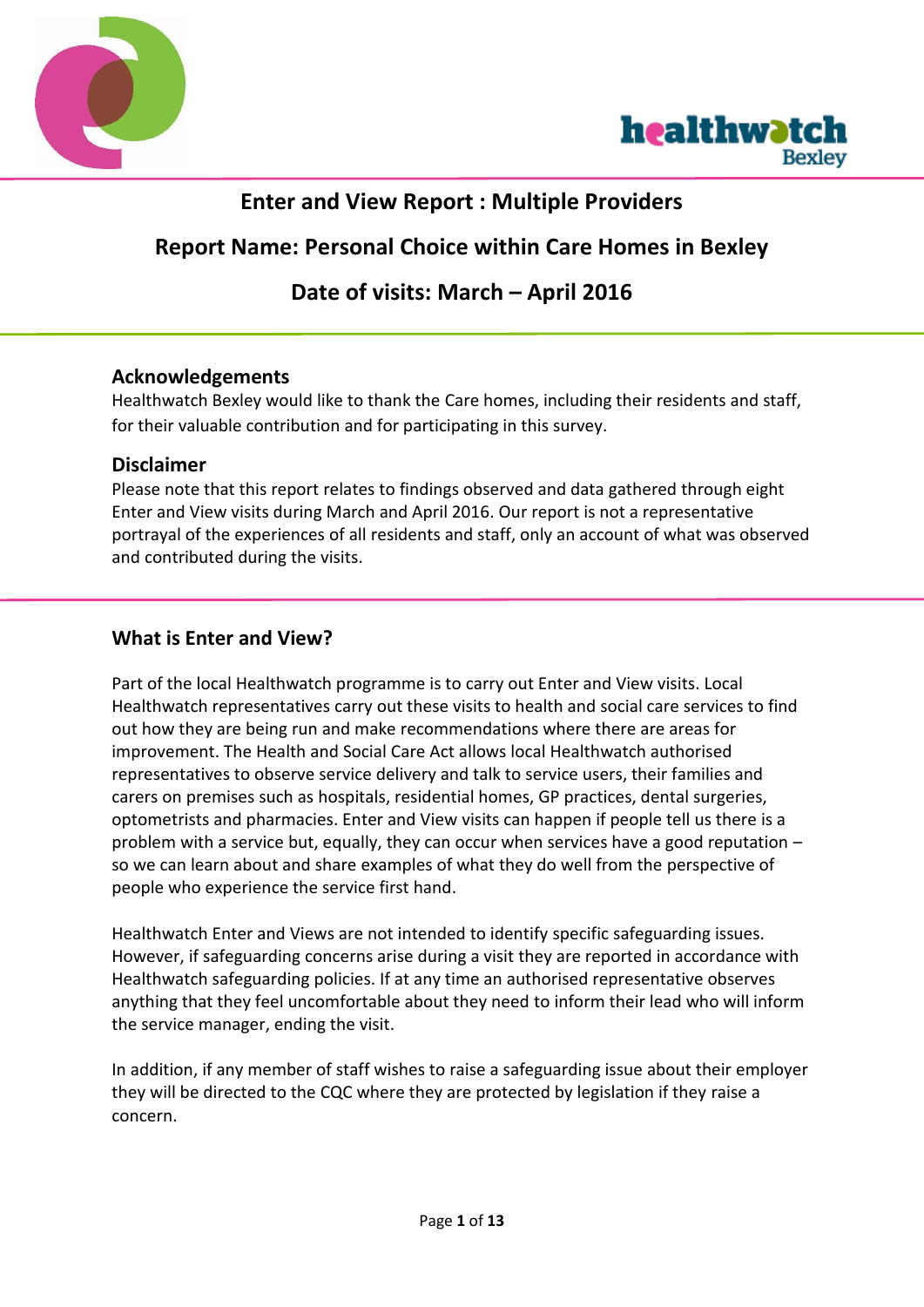## **1. Introduction**

Moving into a care home is a major transition in an older person's life and is commonly a result of a crisis, often with little or no planning or preparation (National Institute for Health and Care Excellence, NICE, 2015). Falls represents the largest cause of emergency hospital admissions for older people and have a significant impact on long term outcomes, frequently resulting in an older person moving into a care home (London Borough of Bexley, LBB, 2013). Other common causes include bereavement, unsuitable housing, increased need of care and other people's concern. An increased need of care, frequently following falls and hospital admissions, were found to be a key contributor in this survey.

A study into 'older people's vision for long term care' reveals how older people's voices are largely absent in discussions about requirements, preferences and priorities within care environments (Joseph Rowntree Foundation, JRF, 2009). Most often, these debates are dominated by relatives, professionals and policy makers. The study found that low expectations of quality of life is widespread and the perceived potential to lead a fulfilling life within a care environment is low. Lack of personal identity and low self-esteem is further common amongst older people in care homes, which is reinforced by a lack of vision of what a 'good life' looks like beyond services and needs requirements.

There are around 800 older people (65+) living in care homes in Bexley and this figure is expected to rise, particularly for people with nursing care needs (LBB, 2013). Having choice and control over one's life and involvement in day-to-day living are recognised as key contributors to wellbeing for older people in care homes (Social Care Institute for Excellence, SCIE, 2016). Emphasis has shifted from provision of services to meeting individual needs and this is now a core legal duty as part of the Care Act 2014 (Department of Health, DoH, 2014). The wellbeing principle is a central aspect of the Care Act and it recognises how choice and control over one's day to day life and care is fundamental to emotional wellbeing. Emphasis is further placed on people's ability to contribute and participate in social events and recreation as key contributors to wellbeing. This extends to access to community networks, including places of worship and active participation in meaningful activities, including as hobbies. This is supported by NICE (2015) guidelines, which emphasise the importance of providing meaningful activities within care environments, to promote mental stimulation which is known to have a positive impact on general health.

Healthwatch Bexley's role is to represent the view of the local community on health and social care issues, and to influence how health and social care services are commissioned within the community, in order to improve outcomes for Bexley residents. This requires Healthwatch to gain a comprehensive understanding of how local residents experience the health and social care services provided within the Borough and to identify any concerns and gaps in commissioning.

The aim of this Enter and View was to engage with residents within care homes to find out to what extent they feel they have choice and influence over every day matters within their environment.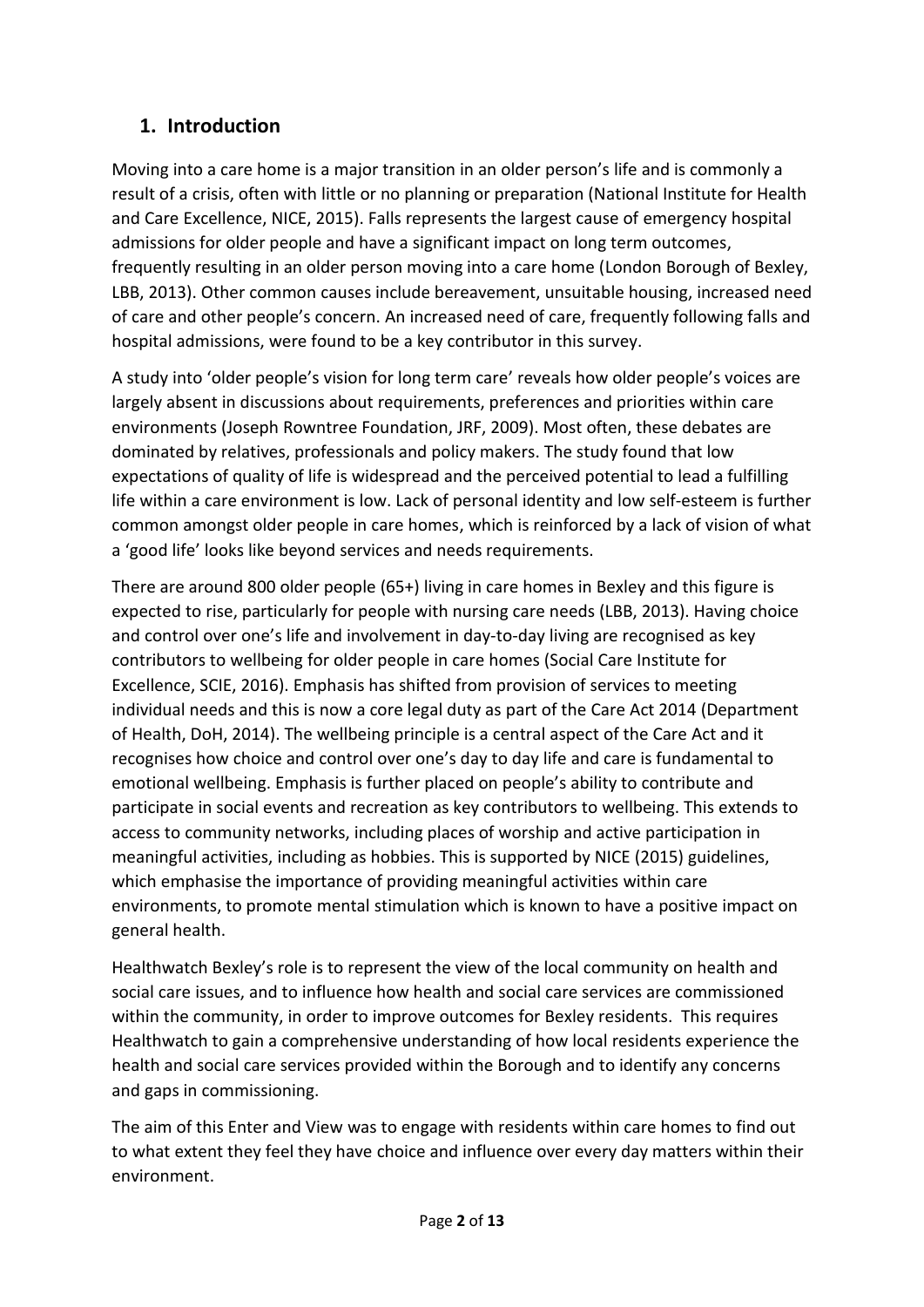To capture these voices, Healthwatch purposely chose and identified eight care homes with residential units within Bexley. The care homes were situated in the north, south and west of the borough.

The survey demonstrate that overall, the majority of residents have a positive experience of their care home and feel they have choice and control over their day-to-day environment to a great extent. The survey further demonstrate that the majority of residents experience less isolation as a result of moving into a care home and feel supported and safe. However, a number of residents expressed not feeling in control and having a choice in some aspects, primarily relating to their morning routine, entertainment provided and food choices. Importantly, choice was further perceived as reduced when agency staff were on the wards, particularly in relation to bed time and morning routines. The survey also highlight that a large proportion of residents do not go out of the care home unless for hospital appointments or accompanied by a family member, which limits their ability to access community networks and facilities, including access to places of worship.

## **2. Methodology**

This was an announced Enter and View programme and all care homes were contacted prior to the visits so that a suitable day and time could be agreed.

Healthwatch further engaged with the local authority prior to commencing this programme, to ensure stakeholders were informed and up to date information about the care homes could be obtained.

This survey is based on a structured questionnaire, consisting of 18 questions, with a mix of quantitative and qualitative questions. The questionnaire was used by the Authorised Representatives (ARs) to engage with the residents as they were seated in the communal areas. The ARs explained the reason behind Healthwatch visit and residents were asked if they were willing to participate before the survey was conducted jointly between the AR and the participant. All participants were reassured of anonymity.

The questionnaire related to personal choice and to what extent residents feel included and actively involved in every day matters. The questions generally related to experiences of:

- Choice in bedtime and morning routine, clothing and personal appearance
- Meaningful activities, including entertainment, hobbies and religious services
- Access to community networks and days out
- Overall satisfaction with care, support and help from staff
- Suggestions for improvements
- Gender

In total, Healthwatch spoke with 88 residents about their experience of living in their Care home, of which 73% were female and 27% men.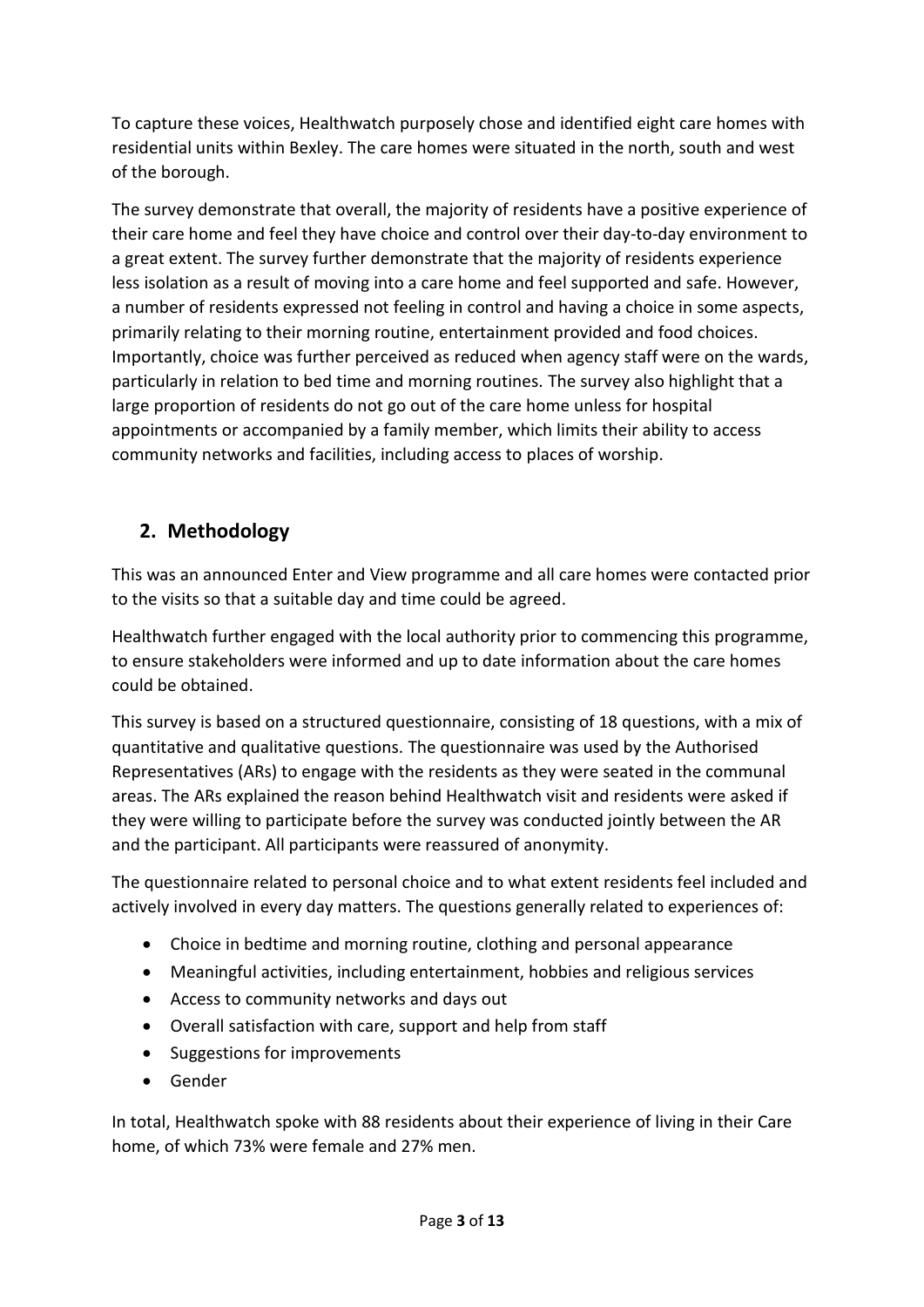During the visits, a member of staff or management was approached by a Healthwatch representative, who explained the purpose of the visit. General observations of the Care Home were made during the visit and included checks of cleanliness and odour, presence of staff on the floor during the visit, general observations between staff and residents and observing residents participating in activities. Leaflets explaining the role of Healthwatch were left within the premises for future reference.

The limitations of this survey predominately relates to the vulnerability of the residents we spoke with. Research demonstrates that there is a great imbalance of power between residents and the care provider and this is likely to influence the participants (JRF). This was evident during this survey as some residents appeared worried and anxious about answering questions about their care home. A number of residents further showed signs of dementia and these factors may subsequently affect a person's ability to fully engage in the process and may influence their responses. A further limitation is the small sample size, which limits the extent to which generalisations can be made.

NB. All percentages stated in this report are based on a total sample of 88 residents. However, some questions attracted zero answers, but were still included in the analysis, thus, where numbers fail to add up to 100%; the outstanding amount represents those declining to answer a particular question.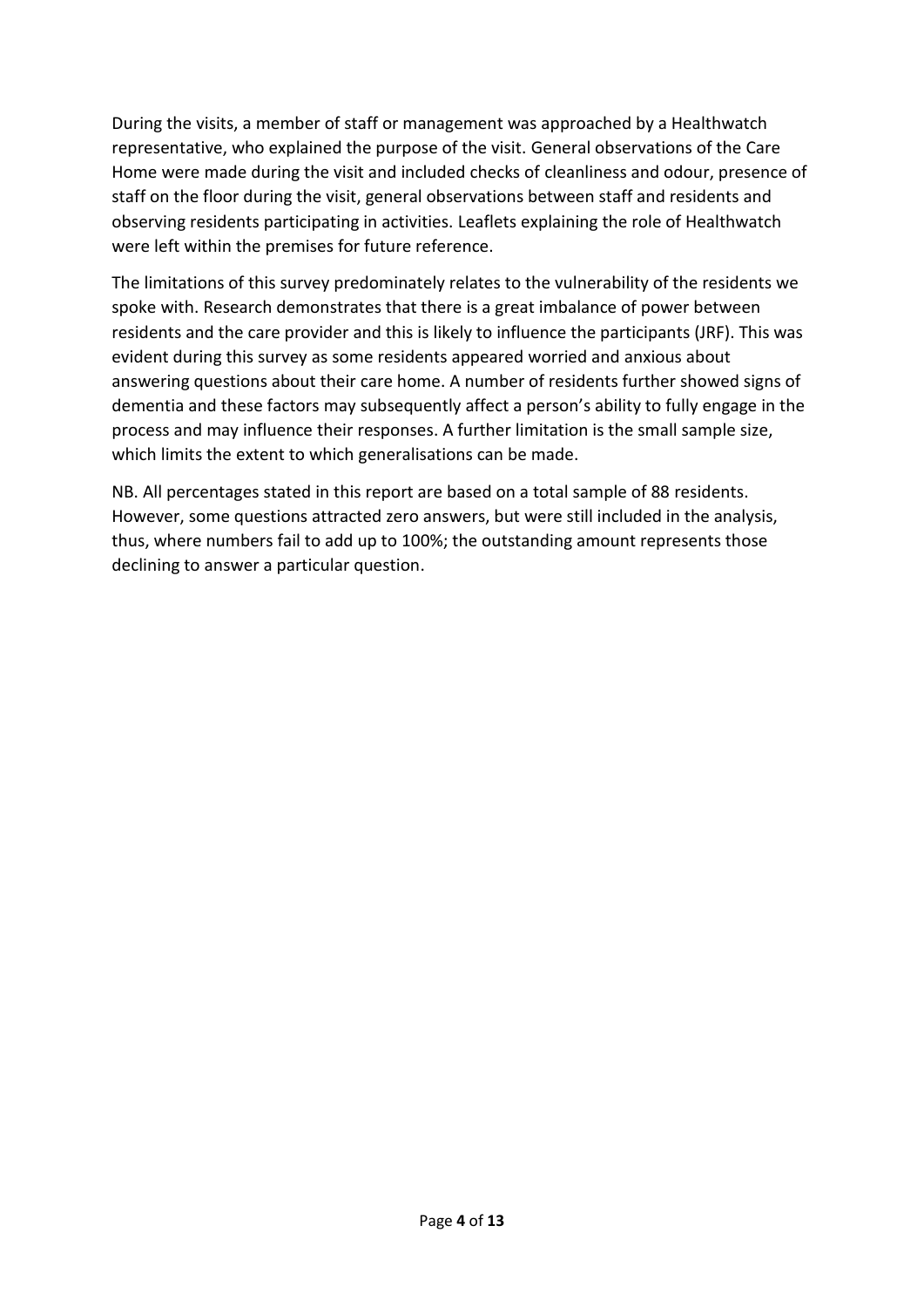### **4. Summary of findings**

- The majority of residents (76%) like living in their residential home and state that they receive enough help from the staff and carers.
- Entertainment was provided in every care home and the majority of residents (80%) stated that entertainment was available, with varied opinions on how often entertainment took place and just over half of the residents (58%) stated they enjoyed it.
- The majority of residents (59%) said they had a hobby before they moved into their residential home, with a little over a third reporting being able to continue with their hobby at the care home. Of the 23% who did not continue, not all were physically able to, nor had an interest to, but a few people expressed a wish to engage in their hobby.
- Approximately a third of residents (33%) access church/religious services, with half of the residents (51%) stating they do not. The qualitative feedback demonstrate that some residents would like to access religious services but are unable to do so due to lack of arrangements.
- A significant proportion of residents (86%) choose what time they go to bed at night, whilst only a small percentage (1%) stated they did not have a choice.
- Around two thirds of residents (64%) stated they choose what time they get up in the morning, whilst 20% of residents stated they do not feel they have a choice in their morning routine.
- The majority of residents (80%) expressed having a choice in relation to personal appearance, with 7% stating they had help from their carer and a minority (6%) of residents reporting they did not feel they have the option to choose.
- Three quarters of the residents (75%) are satisfied with the food and the choices available, stating at least 2 choices are available, although one person would like to see their cultural food on the menu at times.
- A third of residents said they have been out of the care home for an event/day out, predominately accompanied by a family member, whereas 23% of residents said they cannot recall last time they were taken out.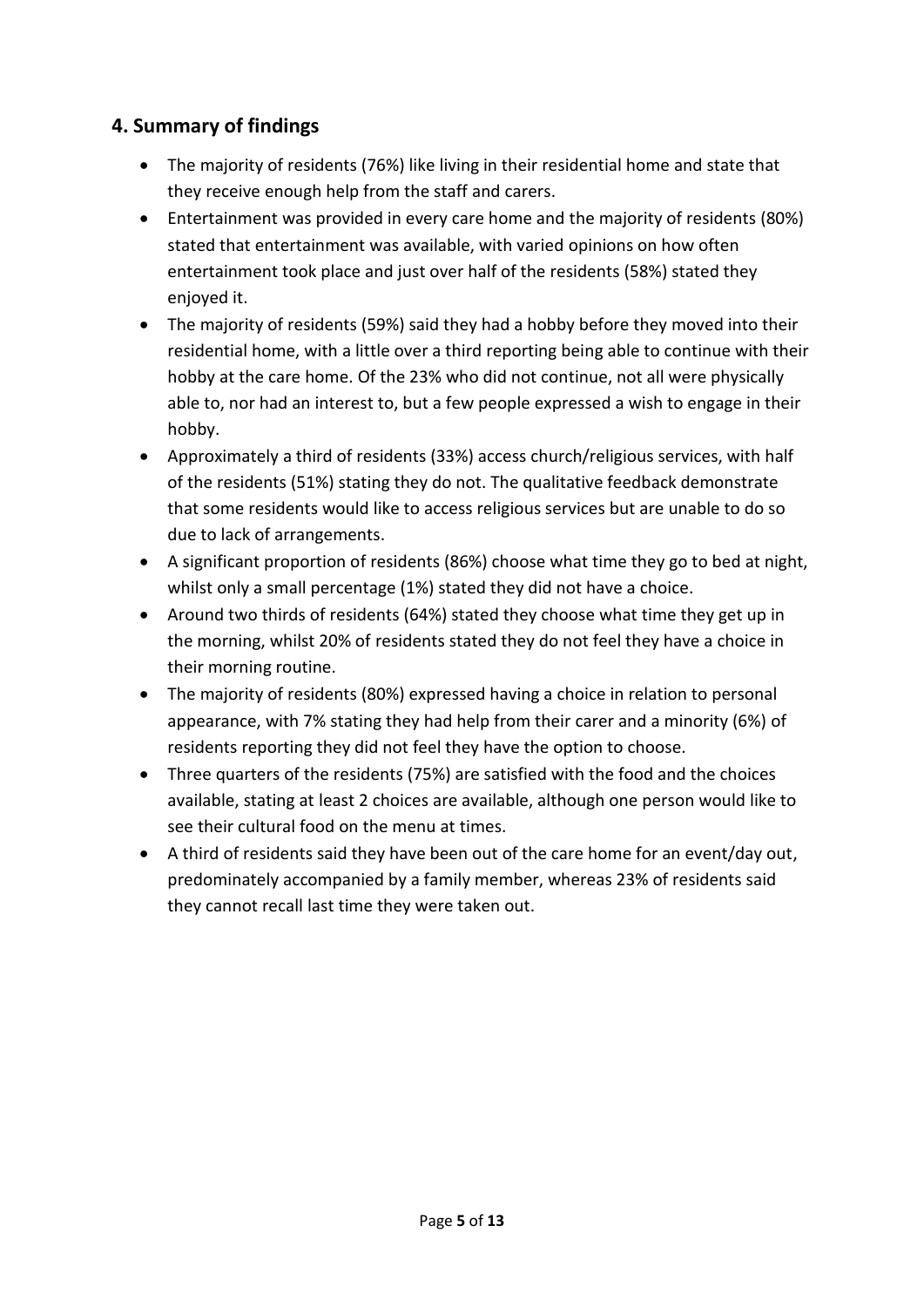## **5. Presentation of results**

The results are divided into three main themes followed by a discussion of the qualitative feedback.

## **1. Satisfaction with staff and overall feelings of living within a care home**

The residents were asked how it was decided that they should come and live at the care home and in most cases it was due to an increased need of care, often following falls and hospital admission. In most cases the decision was made by the family (19%) followed by personal choice (13%) and decision by social workers (11%).

### **Satisfaction of living in care home**

Of the 88 participants, 67 people (76%) liked living in their residential home citing 'I lived at home alone, now feel part of something', 'helpful staff' along with 'companionship' and 'feel safe'. Only 7 residents (8%) reported being unhappy, one respondent stating the need for 'own space'. One respondent commented 'There's no place like home'. This compares favourably with a survey by Hallmark Care Homes, which found that 74% of residents feel happier, or just as happy after moving into a care home and experience less isolation (Carehomecouk, 2016).

### **Satisfaction with staff and carers**

The majority of residents (76%) said they get enough help and support by the staff, citing comments such as 'they are brilliant', 'very helpful' and 'plenty if needed'. Some residents did not feel very well supported and left comments such as 'some staff appear resentful' and 'sometimes we have to take turns to go to the toilet, so I have to wear a pad', which the resident did not like.

## **2. Personal choice**

### **Personal appearance**

A high proportion of residents (80%) choose what clothes to wear every day, with a small proportion of residents reporting receiving help from their carers. A minority (6%) stated they did not feel they had the option to choose. Over half of residents (55%) were assisted by family or staff/carer when buying clothes, with 9% reporting buying their own clothes, whilst others said they no longer buy new clothes.

### **Bedtime routine**

A significant proportion of residents (86%) choose what time they go to bed at night and at a time which is suitable for them. Two comments recorded were 'I like to sit up late with staff at night' and 'I go to bed when I like'. Only 1% of residents stated they felt they had no choice. Choice appeared to be reduced when agency staff were on the wards and one resident said 'agency staff do not offer a choice of what time to go to bed'. However, there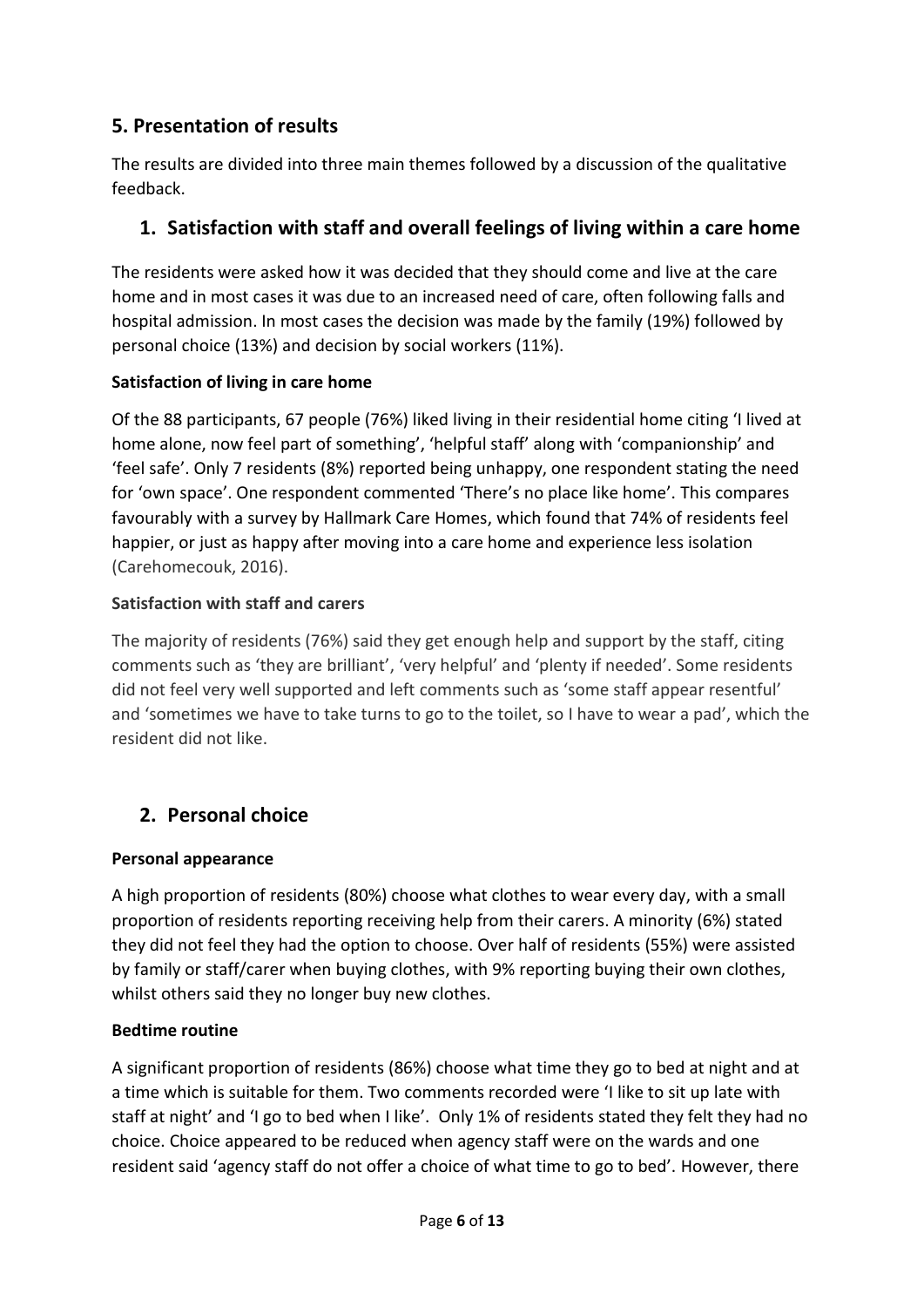was a lack of response to 'What happens if you can't sleep at night?' Nearly half of residents (45%) declined to answer this question but this may be because a lot of residents had not experienced trouble sleeping.

### **Morning routine**

When asked about their choice of waking up in the morning, 65% of residents said they choose when to wake up whereas 20% reported not having a choice. This is quite different from bed time and comments generally related to 'when carers come to help, I can get up', 'carers come around, the time varies, but no choice' and 'staff busy, only get up when they are ready'.

### **Food**

The majority of residents 75% stated they like the food at their care home and were satisfied with choice and food portions. Comments related to 'very good, cooked breakfast every morning' and 'I've never had a bad choice'. The majority of residents said they would be able to get something else to eat and drink if they did not like the food. 10 residents said they did not like the food in the care homes and one care home in particular attracted a few negative comments. Residents in this care home said that food was 'disgusting', 'vegetables not cooked properly or drained' and 'the food is not cooked well, sometimes it is undercooked at lunch time and it is worse at supper'. Additional comments relating to food choices includes having cultural food to feature on the menu at times and having menus available in the resident's rooms.

## **3. Access to community networks and leisure activities**

### **Entertainment and leisure activities**

Entertainment and leisure activities are provided in every care home and the majority of residents (80%) were aware of that these were available on a regular basis, with varied opinions on how often these took place. Activities provided includes bingo, music, singing, keep fit, animal show and cooking. Just over half of the residents (58%) said they enjoyed the entertainment/activities provided, with 9% saying they did not enjoy the entertainment. Almost a third of residents did not respond to this questions and a number of residents said they were 'not interested' in the activities and one person said the activities were mainly aimed at women and wanted activities suitable for men.

### **Hobbies**

The majority of residents (59%) reported that they had a hobby before they moved into their residential home, with a little over a third stating were able to continue with their hobby at the care home. The hobbies stated ranges from knitting, dancing, gardening, sewing, horse riding, birds, beer, women, reading (magazines, books and journals) and watching SKY sports. Of the 23% who stated they did not continue with their hobby, not all had the desire to, nor the physical ability to. One person expressed a wish to be able to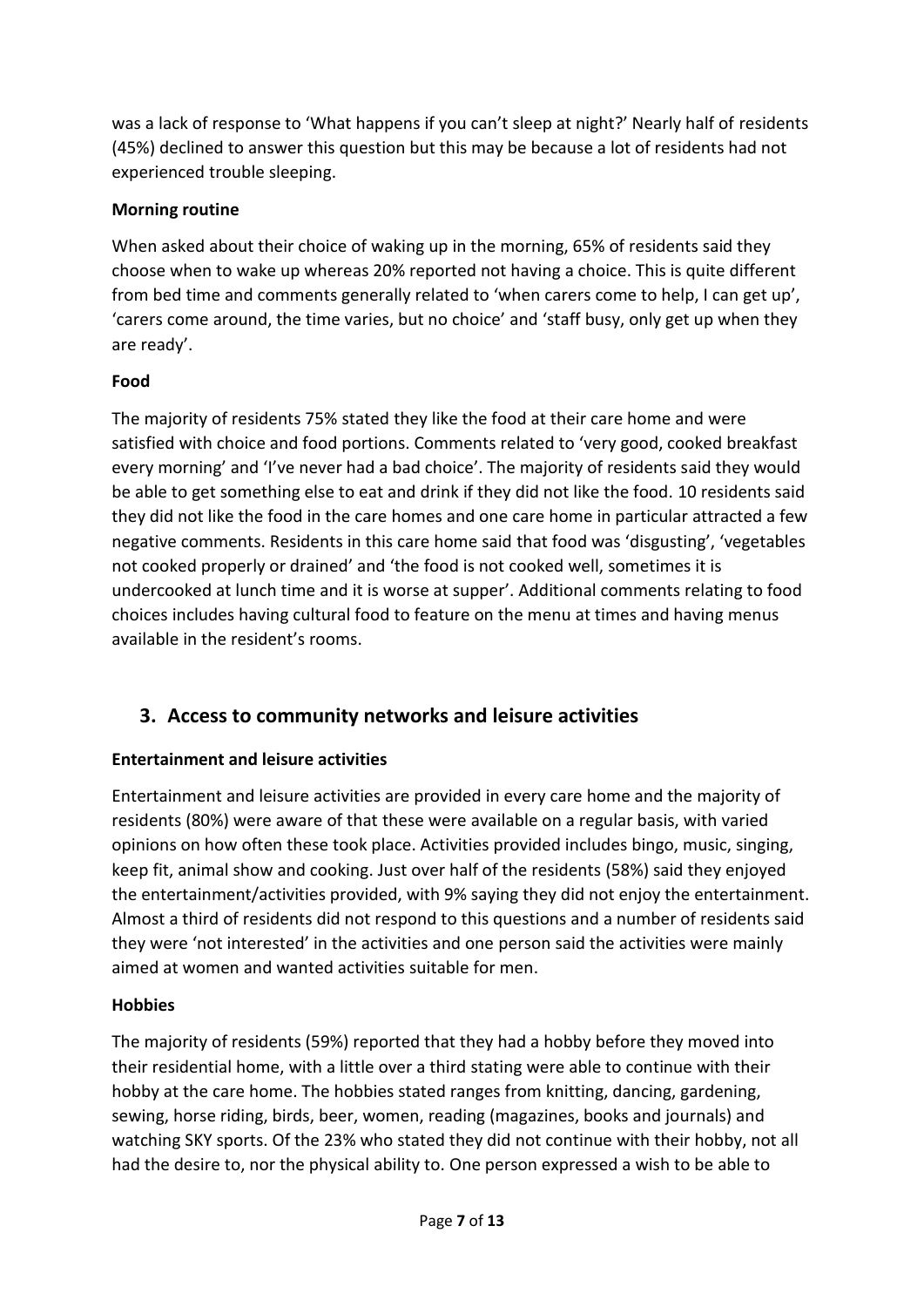watch more sports on TV, with a few residents saying they did not feel there was an opportunity to continue with their hobbies with some stated being unable to due to health reasons.

#### **Access to religious services**

The residents were asked if they access religious services and a third of residents (33%) stated they do. Some residents attend church with a family member whilst others access services within the care home. 51% of residents said they do not access religious services, with some residents citing 'No body to take me', 'I would like to go to church, but there is no opportunity to do this', 'I'm Catholic but can't get to church', also, 'Would like a service or songs of praise here'. Three residents were unsure if it was possible and did not know how to go about it.

#### **Days out**

The residents were asked when they last went out of their care home, for what purpose and who took them. The survey demonstrate that of the residents who go out, the majority do so accompanied by family and friends (31%), of which ten residents stated the reason for going out was a special occasion such as Christmas, birthday or Mother's day. A large proportion of residents (23%) who responded to the question said they have not been out of the care home for a long time and cannot recall when the last time was. Other reasons for going out was to attend a hospital appointment or going out with a member of staff. Table 1 presents a summary of the responses.



Table 1.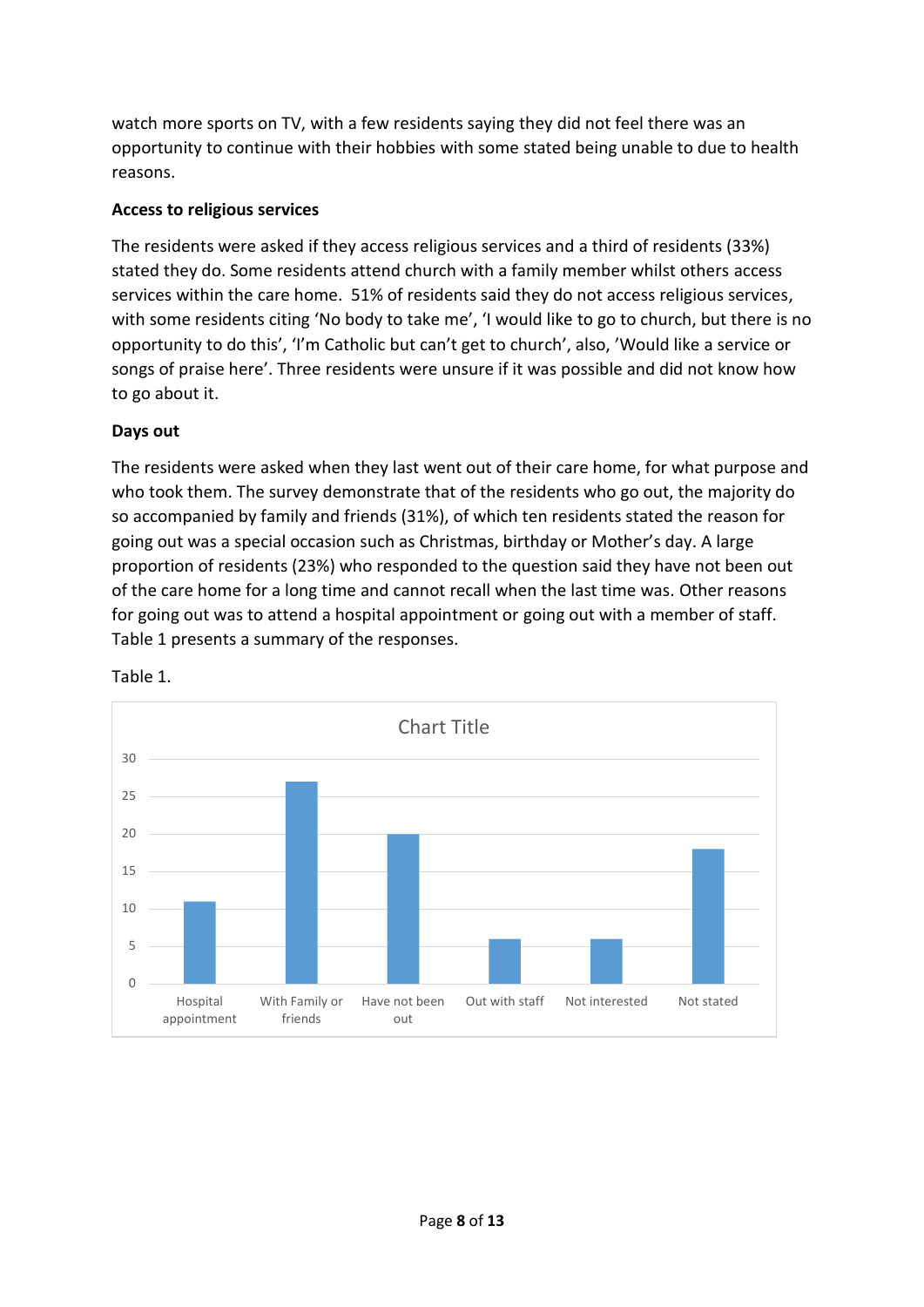## **4. Qualitative feedback**

#### **Suggestions for change or improvements**

The residents were given the opportunity to reflect on any changes they would like to see at their care home. A number of residents said they would still like to live at home and 15% said they did not want anything to change. Some of the comments recorded were:

- More staff (n=5)
- More activities (e.g. exercise class, go out more) (n=7)
- Being in better physical condition (e.g new legs, not having dementia) (n=5)

A number of comments related to individual needs such as request for stronger lighting in room, not having to wear a pad, better food and access to individual choices such as jam and grapefruit, more care, more male company, access to journals and going to church. More staff empathy, being able to smoke in own room and having friends and family come visit was also mentioned.

### **Quality of life**

The residents were asked to describe their life at their care home and how they felt about living there. Four care homes received 100% positive feedback on this question, with three care homes receiving all round positive responses coupled with residents feeling bored and under stimulated. One care home attracted a number of negative responses and comments recorded were 'It's terrible here, I am not happy' and 'very difficult, little to do, very boring'.

The majority of the residents who responded to this question described their life as 'good', 'happy', 'alright' along with 'safe and comfortable'. Comments recorded were 'it's comfortable and everyone is kind, I like to have a chat and a laugh' and 'It is pleasant, next best thing to being at home'. A number of residents (n=6) said they were bored and one person said 'I feel safe, but I'm sat in a chair all day' with another person commenting 'it's boring, I need people to talk to…I would like a discussion group'. Some residents commented that they would rather be at home but recognised that they were unable to cope independently. Table 2 presents a summary of the answers. Table 2.



Page **9** of **13**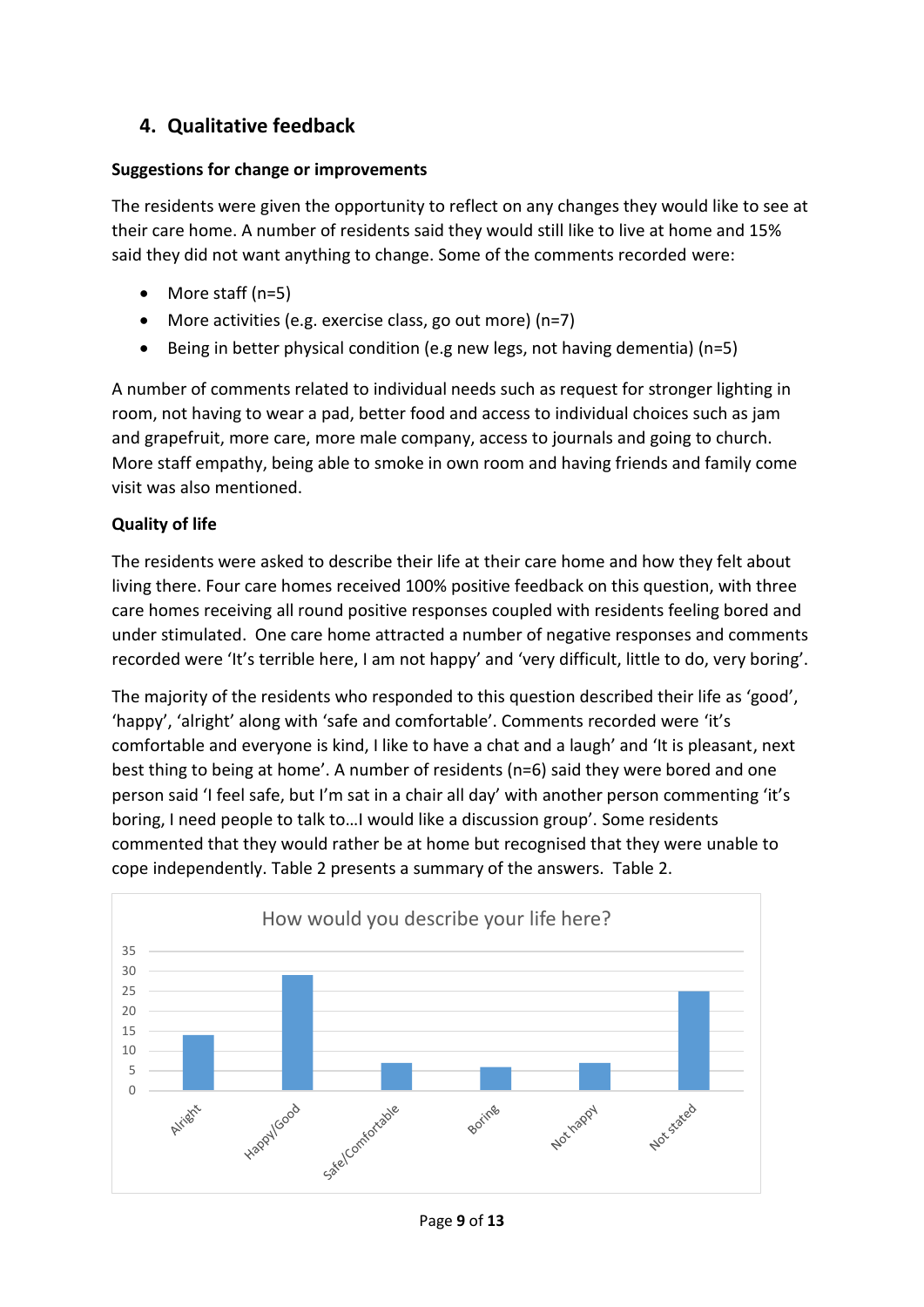### **5. General observations**

General observations took place during the visits and included checks of cleanliness and odour, presence of staff on the floor during the visit, general observations between staff and residents and observing residents participating in activities, when possible. The impression of all but one care home was good and the majority of managers appeared to have a hands-on approach, showed the team around the premises and welcomed any questions. On the whole, the care homes were observed to be clean and mostly odour free. Some care homes were undergoing refurbishments during our visits and two of homes had 'tired looking rooms', which may benefit from freshening up. Staff generally appeared to know residents well and positive interactions between staff and residents were observed in a number of care homes. Three care homes stood out because of their homely, welcoming and lively atmosphere, with plenty of staff on the floor engaging with residents, which extended beyond providing activities/entertainment. One care homes had a Recreational leisure organiser, who residents clearly responded well to.

One care home required two visits, as the first visits only attracted very few respondents to engage with the team, as directed by the care manager, and the overall impression did not compare favourably with the other care homes. There was a strong odour on the two floors we visited during both visits and there was no staff visible in the corridors during the first visit. In addition, there was no activity during the first visit and the majority of the residents seated in the communal area were asleep, thus limiting opportunity for engagement. There were some interaction observed between staff and residents on the second visit, as staff got residents ready to come into the communal area. Of the 15 residents seated in the communal area, about six took part in the activity. The manager did not engage with Healthwatch during either visits, following initial introductions.

### **6. Discussion**

This survey demonstrate that overall, the majority of residents have a positive experience of their care home. Residents reported feeling happy, safe and comfortable within their environment and feel in control over their day-to-day living environment to a great extent. There are however areas in which the residents feel less in control and in which choice is reduced and the morning routine is one example of this. 20% of residents reported feeling they had no choice when to wake up and start their day and this is quite a significant difference from the bed time routine, where only 1% of residents felt they had no choice.

Crucially, residents felt choice of either was reduced when agency staff were on the wards and a number of residents mentioned in their qualitative feedback that staff were often changing and more regular staff were needed. Research from the Royal College of Nursing (RCN, 2004, 2010, 2011) demonstrate that reliance on agency staff impacts on quality of care and continuity of care, as agency staff are effectively strangers looking after vulnerable older people in their home environment, with limited understanding and knowledge of preferences.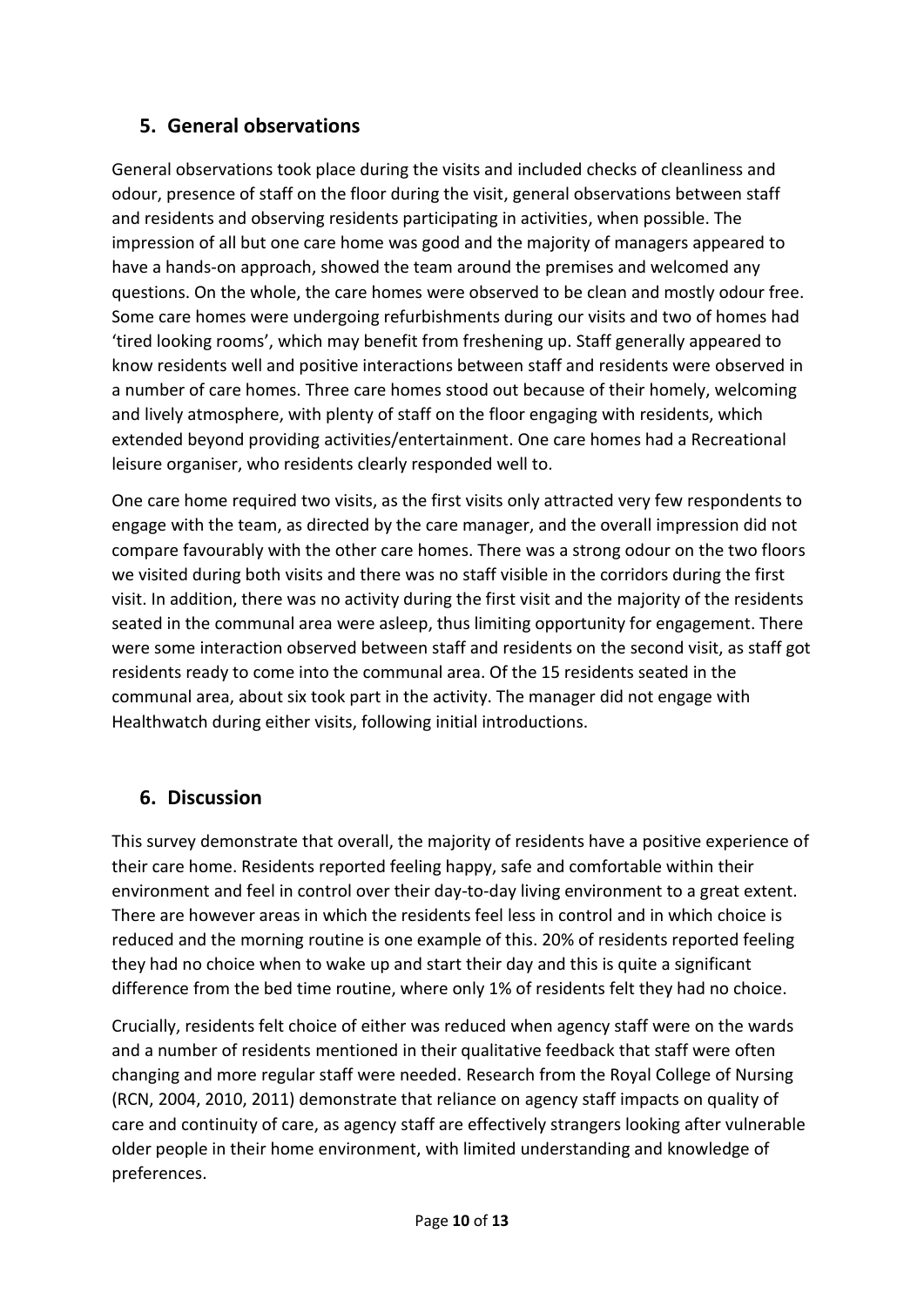Another area of concern relates to the entertainment and activities provided within the care homes, coupled with the extent residents are able to engage in hobbies and other interests. A number of residents said they were bored or not interested in the activities provided, which may suggest that activities are not tailored to their needs, nor stimulating enough.

Providing meaningful activities is recognised by the Department of Health (2014) as central to person centred care, as it promotes emotional wellbeing and contributes to improved general health. NICE (2015) defines meaningful activities as 'physical, social and leisure activities that are tailored to the person's needs and preferences'. This can range from daily activities such as cooking, washing and dressing, to leisure activities such as reading, conversations and crafts. Activities should be aimed at providing emotional, creative, intellectual and spiritual stimulation, chosen and defined by residents. The Care quality commission (CQC, 2016) further outlines that a choice of activities is needed to promote independence.

Access to community networks is the third area in which improvements can be made. A significant proportion of residents said they do not access the wider community, unless accompanied by a family member or to attend a hospital appointment, and a number of residents were not able to recall the last time they went out of the care home. Crucially, a number of the residents said they would like to access religious services but were not able to or did not know how to go about it.

Keeping in touch with one's religion is a crucial part of care community life and specific needs of an individual need to be identified to incorporate diversity and religion. The care home environment is a community, both in itself and within the wider community in which it is located, and a proactive approach to engage with the wider community may help care homes personalise the services offered. There were some examples of care homes engaging with the wider community, whereby local groups came in to provide entertainment or an activity. This should be encouraged widely and should also extend to residents accessing external services.

## **7. Feedback from Care Homes**

Each care home has received an individual report, which presents the feedback from their residents. One care home has responded to Healthwatch, thanking Healthwatch for the visit and the feedback provided. Healthwatch was further invited back for tea in the garden when this is completed.

No other feedback has been received at the time of distribution of this report.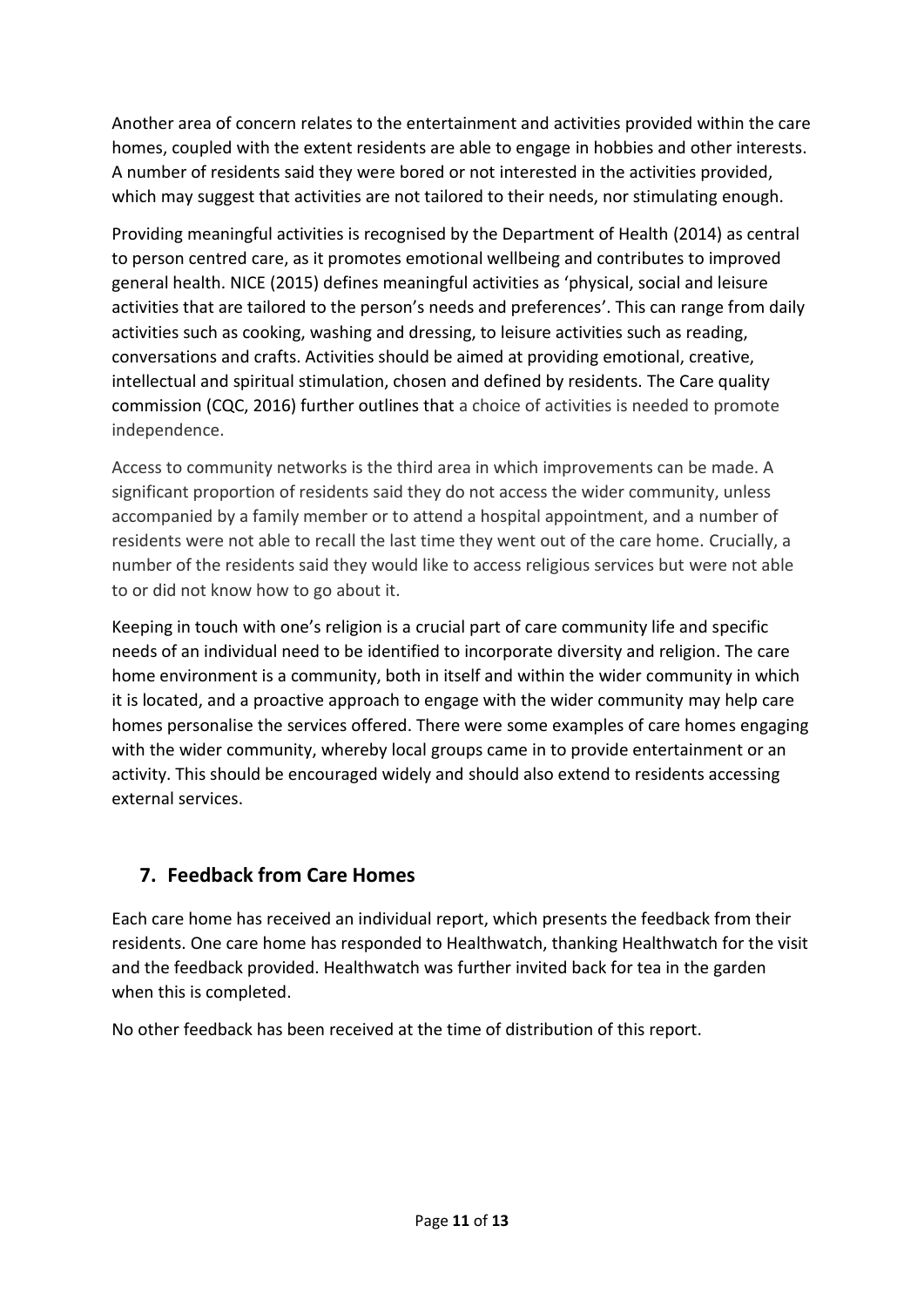### **8. Recommendations**

There are a number of recommendations arising from this report, some which are aimed at provider and some at commissioners:

#### **8.1 Recommendations to providers**

- 1) Engage with the wider community to improve access to community networks to meet resident's needs and wishes for engagement.
- 2) Ensure all residents have the opportunity for worship of choice, by establishing links with churches, mosques and synagogues.
- 3) Review staffing levels to reduce reliance on agency staff to ensure individual needs are met and consistency of care.
- 4) Regular feedback from residents on day-to-day living matters as needs and preferences may change frequently.

#### **8.2 Recommendation to commissioners**

- 1) Monitor usage of agency staff, as this may be used as an indicator of adequate staffing levels and staff satisfaction/absence.
- 2) Ensure residents feedback is taken into account when commissioning residential care.
- 3) Ensure access to religious worship is included in specification for residential care provision.